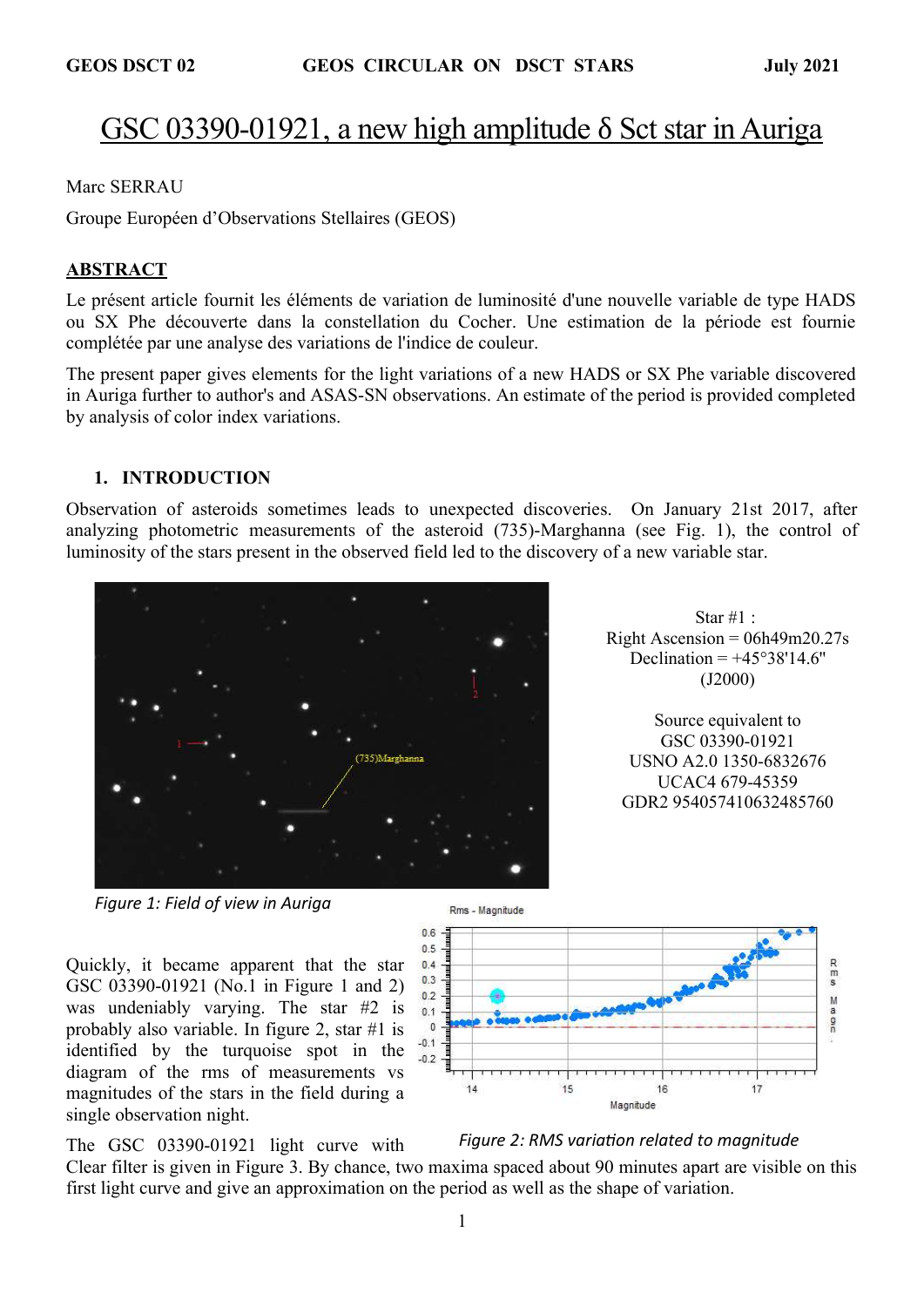

Figure 3: Light curve for GSC 03390-01921 on 21/01/2017

Over time, new observations of this object made possible to improve the light curve and to find elements allowing the calculation of an ephemeris.

A correspondence with Sebastian Otero of the AAVSO provided the necessary help at the time to define the type of variable but also to make a registration of this new variable in the VSX database.

#### 2. OBSERVATIONS

The following table lists the series of images produced since January 2017 for the study. The images were obtained by using a SBIG ST8 CCD camera equipped with Johnson-Cousins R and V filters. These images allowed to extract light curves and to establish times of maxima.

| Date     | Number of<br>pictures | Filter | Number of<br>maxima | Times of maxima                              | Optical configuration |
|----------|-----------------------|--------|---------------------|----------------------------------------------|-----------------------|
| 21/01/17 | 105                   | C      | 2                   | HJD2457775 +0.385 +0.449                     | 1                     |
| 30/10/17 | 187                   | R      | 3                   | HJD2458057 +0.5636 +0.6302 +0.6962           |                       |
| 17/02/18 | 163                   | R      | 3                   | HJD2458167 +0.354 +0.420 +0.487              |                       |
| 18/02/18 | 96                    | R      | 3                   | HJD2458168 +0.3465 +0.4136 +0.4786           |                       |
| 21/02/18 | 83                    | R      | 3                   | HJD2458171 +0.320 +0.388 +0.453              | 1                     |
| 22/02/18 | 95                    | v      | 3                   | HJD2458172 +0.313 +0.378 +0.445              | 1                     |
| 03/02/19 | 164                   | R      | 2                   | HJD2458518 +0.346 +0.411<br>1                |                       |
| 11/01/21 | 130                   | R      | $\mathbf{1}$        | HJD2459226.476                               | 2                     |
| 10/02/21 | 105                   | $\vee$ | $\mathbf{1}$        | HJD2459256.351                               | 2                     |
| 09/03/21 | 175                   | $\vee$ | 1                   | 2<br>HJD2459283.321                          |                       |
| 12/03/21 | 318                   | R      | $\overline{2}$      | $\overline{2}$<br>$HJD2459286 +0.294 +0.359$ |                       |

Two optical configurations have been used :

1 a Schmidt-Cassegrain 12'' at f/11 in Northern France (Obs. Cesson IAU B24)

2 a Schmidt-Cassegrain 11'' at f/5.8 in South-East of France (Obs. Dauban IAU A77)

The small size of the CCD sensor associated with the focal length of the telescope does not make it possible to have a photometric reference star in the field. To limit the measurement problems, the same standards were adopted on all the series of images. These standards are shown in Figure 4.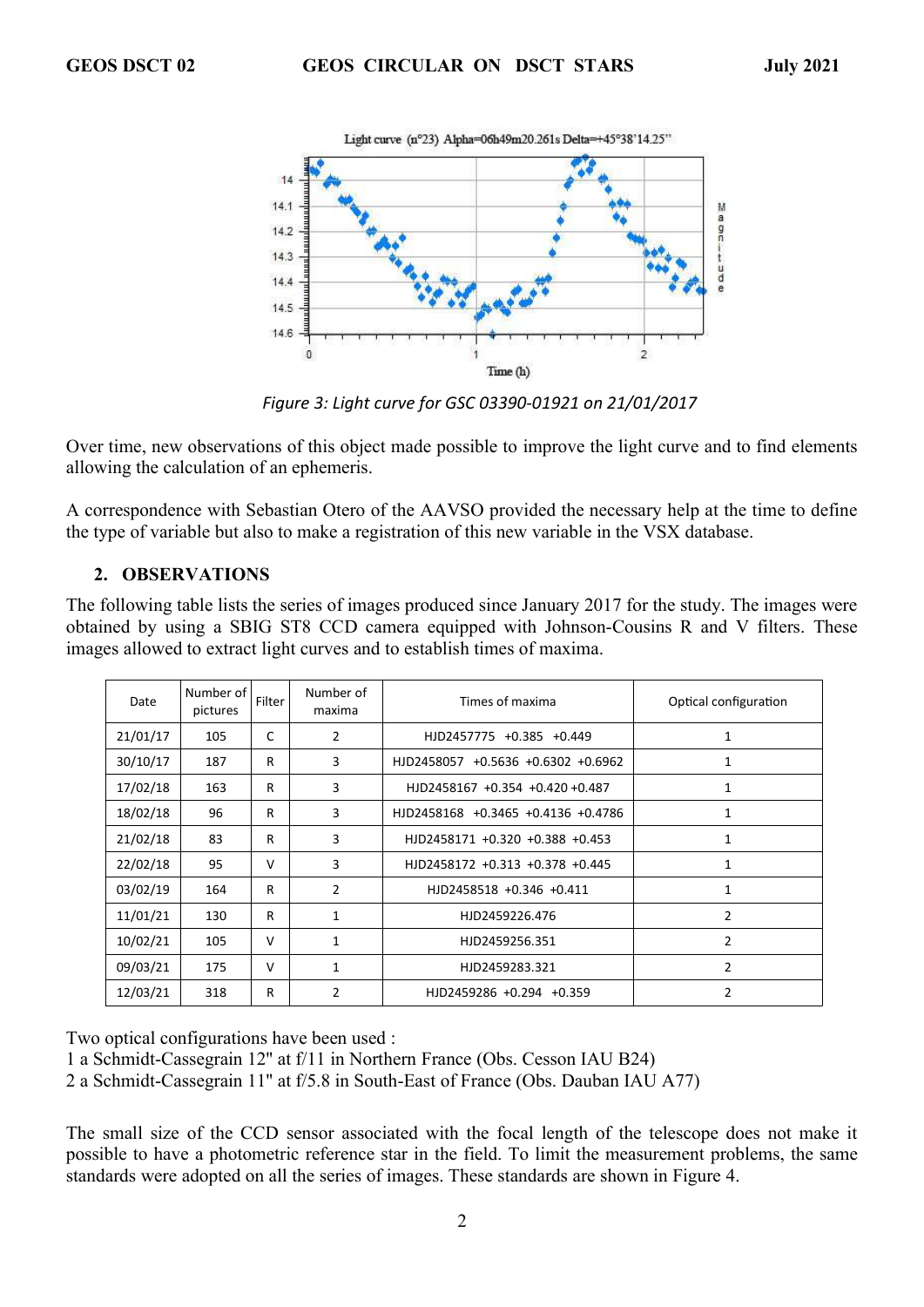

| Std.          | magV  | magR  | R.A. (J2000) | DEC (J2000)   |
|---------------|-------|-------|--------------|---------------|
| 1             | 12.51 | 12.36 | 06h49m31.6s  | +45°37'29.49" |
| $\mathcal{P}$ | 12.74 | 12.64 | 06h49m29.3s  | +45°37'06.11" |
| 3             | 12.66 | 12.56 | 06h49m09.7s  | +45°36'08.81" |
| 4             | 13.21 | 13.47 | 06h48m56.5s  | +45°36'08.90" |

Here, standard magnitudes are given by NOMAD (Zacharias et al., 2004) using Aladin tool.

All measures have been done with the same aperture radii running scripts in PRISM software.

Figure 4: Standards locations

In addition, the observations made by the ASAS-SN survey (Shappee et al., 2014, Kochanek et al., 2017) make it possible to obtain discrete complementary measurements but not light curves with small time steps. However, as shown in Figure 5, the ASAS-SN site provides a phase diagram and a period for the variables recognized by the survey. In our case we can obtain the following diagrams:



ASASSN-V J064920.33+453814.4

Figure 5: Phase curve and magnitude from ASAS-SN in V filter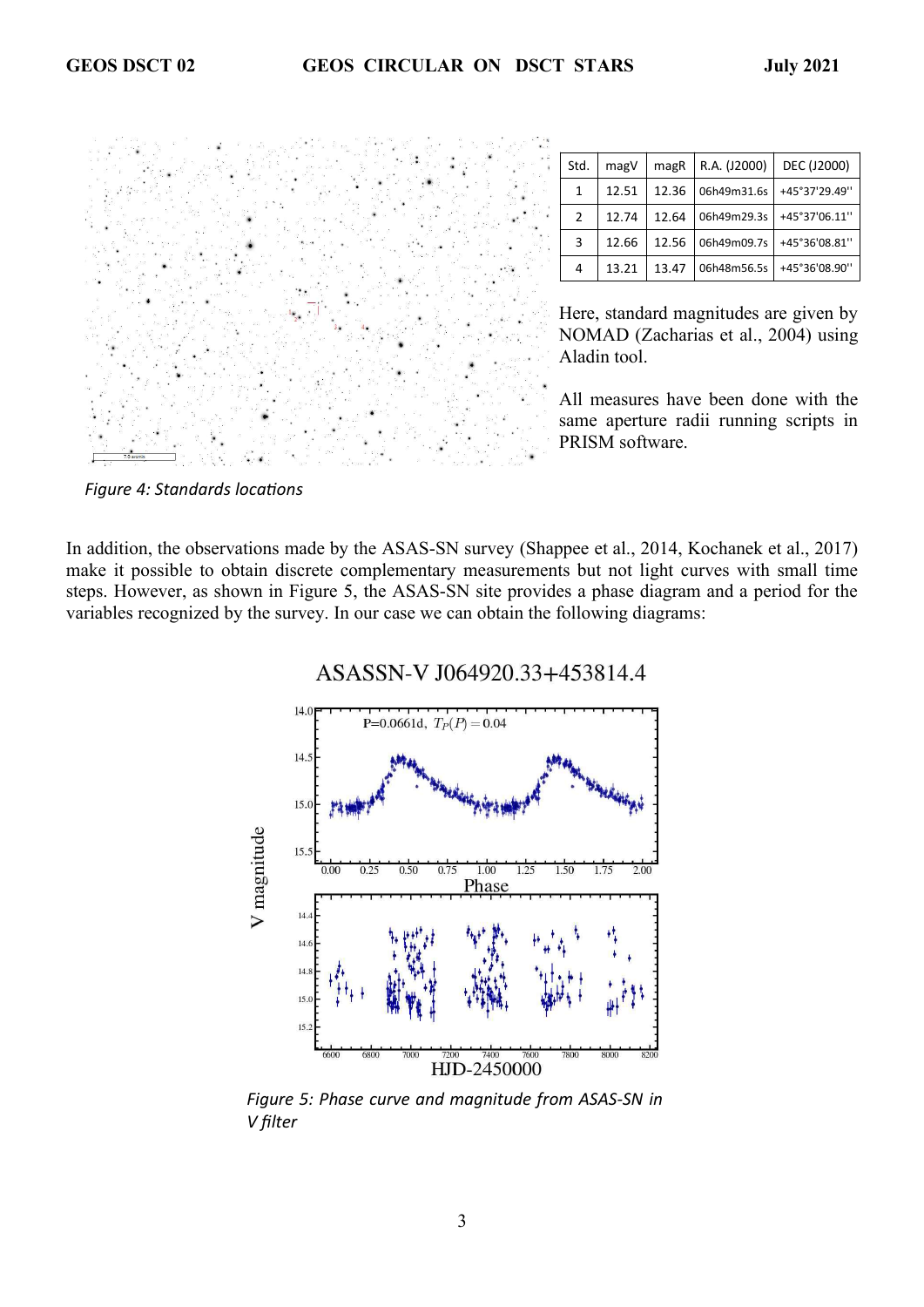## 3. ANALYSIS

As previously written, the star pulsates at a rapid rate and a few hours of observation can already show several maxima. In addition to the value provided by ASAS-SN, the period could be determined by measuring the time differences between the observed maxima. However, this method is quite imprecise, as often the light curves do not last enough to observe several maxima.

PERANSO software provides tools which allow an analysis of the period of a signal for which there is a cluster of measurement points. One of the difficulties with this tool is to find the right method, then to provide suitable parameters. The FALC analysis (Fourier Analysis of Light Curve) is well adapted to our period determination problem.



Figure 6: Result of Fourier analysis

All observations including those of ASAS-SN can be analyzed together. The observation period covers more than 2600 days and the Fourier analysis finally gives a period of 1.5864h, i.e. exactly that found by ASAS-SN as shown in Figure 6. The phase diagram given in Figure 7 shows all R, V and ASAS-SN V measures.



Figure 7: Phase diagram with ASAS-SN, R and V measures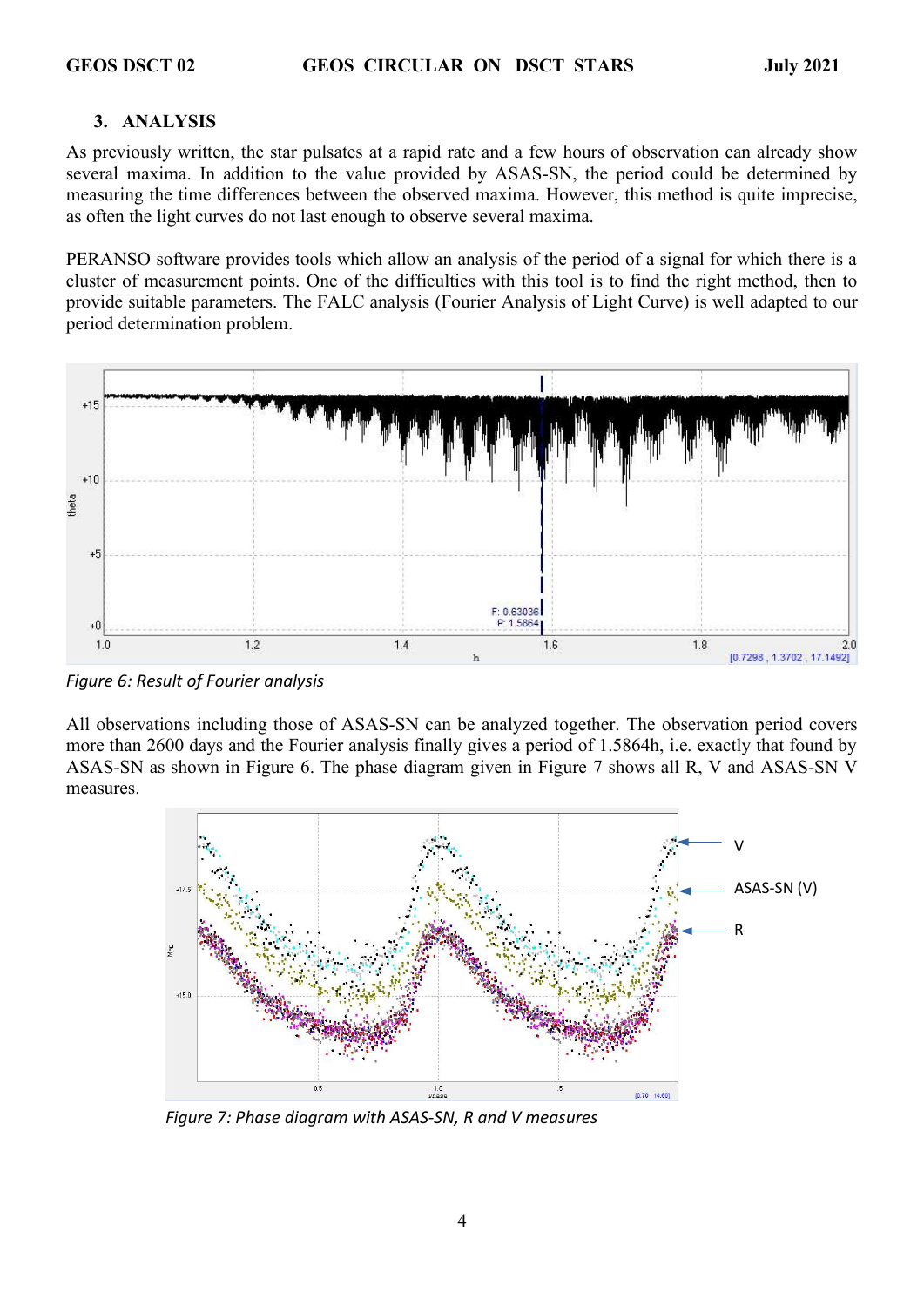The following figure (Figure 8) shows a V-R phase diagram, build with only V and R measures binned in 40 phase intervals. Interesting things can be raised from it.



#### Figure 8: V-R diagram of phase

Diagram in Figure 8 shows a real small continuous variation of the V-R index, and therefore a variation of object surface temperature. The minimum of V-R is not exactly at the maximum of brightness but at phase 0.95. Conversely, the surface of the star is more "red" (colder) towards phase 0.5 and the minimum brightness is rather at phase 0.7. It would be interesting to have spectra at different phases to see how the radial velocity of the surface and therefore its diameter evolve during a period. But the latter is short and the necessary resolution would require the use of a large telescope.

## 4. AN EPHEMERIS

Further information is given by the Fourier analysis tool :

| Freq. Cursor value [h] :   | 1.5864       |       | 0.0044<br>$+/-$  |
|----------------------------|--------------|-------|------------------|
| Freq. Cursor value (c/h) : | 0.63036      |       | 0.00176<br>$+/-$ |
| False Alarm Probability 1: | N/A          | $+/-$ | N/A              |
| False Alarm Probability 2: | N/A          | $+/-$ | N/A              |
| Number of obs:             | 1663         |       |                  |
| Time span:                 | 2688.3906    |       | d                |
| Epoch:                     | 2456598.0084 |       |                  |
| Number of harmonics:       | 4            |       |                  |
| Default MagError:          | 0.0001       |       |                  |

From period and epoch, we can provide an ephemeris for the star (used for Figure 7 and 8) :

```
2456598.0084 + 0.06610 E
```
The period of 0.06610 day is slightly different from that given by AAVSO which was based on a smaller set of measurements.